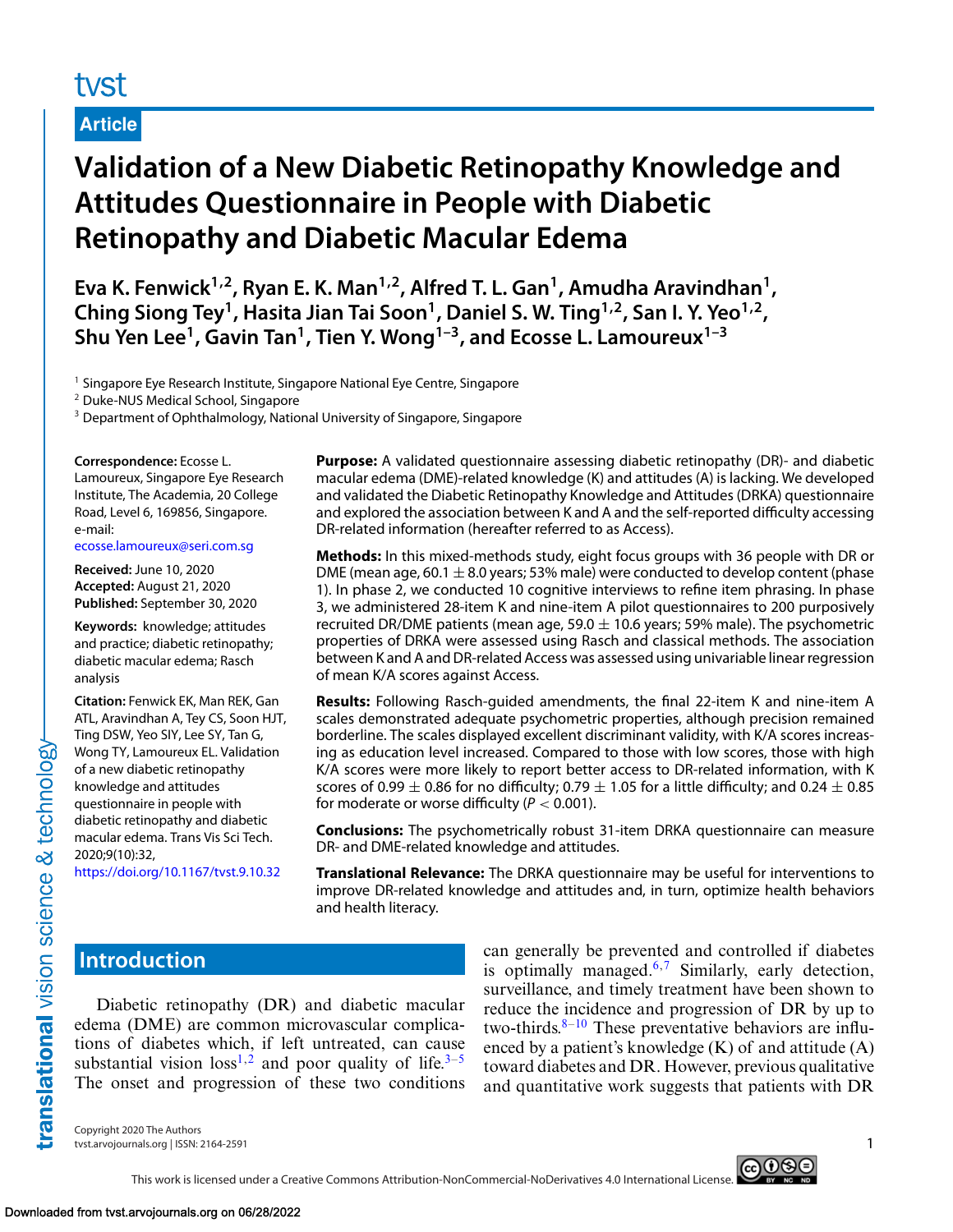have a poor understanding of the link among glycated hemoglobin A1c (HbA1c) levels, blood pressure goals, and diabetic eye diseases. $11-13$  Healthcare professionals have also highlighted erroneous beliefs expressed by some patients regarding laser treatment causing irreversible vision loss, as well as a lack of understanding by patients about the purpose of the HbA1c test and optimal levels to achieve.<sup>13</sup>

The knowledge, attitudes, and practice (KAP) framework is widely used to elucidate the mechanisms of health education necessary for patient behav-ioral changes via KAP questionnaires.<sup>[14](#page-13-0)</sup> For example, good diabetes- and DR-specific knowledge has been associated with positive preventative practices, such as getting an eye exam by an ophthalmologist,  $15,16$ whereas low levels of practical knowledge about diabetes have been linked to greater likelihood of non-adherence to diabetes vision care guidelines.<sup>[17](#page-13-0)</sup> Importantly, education interventions have been successful in improving knowledge and attitudes in patients with DR[.18](#page-13-0)

However, most questionnaires used to assess DRrelated KAP are brief,  $15,18,19$  lack a sound theoretical framework, have not adequately described the questionnaire development process, $^{17}$  or have under-gone only rudimentary psychometric testing.<sup>[16,20](#page-13-0)</sup> As such, a comprehensive understanding of patients' K and A about their DR cannot be achieved, as no tool has undergone rigorous psychometric evaluation. Without this information, the patient-centered, clinical, and economic impact of suboptimal DR-specific K and A cannot be quantified, nor can appropriate interventions be designed or implemented to improve DR-specific practice, such as adherence to DR screening and accessing related health information.

We have developed the culturally relevant Diabetic Retinopathy Knowledge and Attitudes (DRKA) questionnaire to assess K and A in people with DR in Singapore. This manuscript reports on the processes involved in developing the two scales and describes their psychometric properties using both classical test theory (CTT) and modern psychometric methods. Using the newly validated tool, we explored the association between K and A and self-reported difficulty in accessing DR-related information (hereafter referred to as Access), hypothesizing that those with poorer K and A would report greater difficulty with this activity.

# **Methods**

# **Development of the DRKA Questionnaire**

The DRKA questionnaire was developed using a multiphased approach encompassing qualitative and quantitative methodology. A total of 246 participants across three phases were recruited from retinal clinics at the Singapore National Eye Centre (SNEC) between December 2015 and June 2017. The study included English- and/or Mandarin-speaking participants who were ≥21 years of age and of Chinese, Malay, or Indian ethnicity who had a primary diagnosis of DR and/or DME with type 1 or 2 diabetes. Those with significant hearing or cognitive impairment (as measured by the Six-Item Cognitive Impairment Test) $^{21}$  or other ocular comorbidity were ineligible. Patients' sociodemographic and clinical information was collected via an in-house questionnaire and medical files. Ethical approval from the SingHealth Centralised Institutional Review Board (#2015/2567) was obtained, and all participants provided written informed consent prior to participation. The study was conducted in accordance with the tenets of the Declaration of Helsinki.

# **Phase 1: Content Development Via Focus Groups and Semi-Structured Interviews**

Based on the knowledge, attitudes, practice, and outcomes  $(KAP-O)$  framework<sup>14</sup> (Supplementary Materials S1) and relevant related literature,  $15,16,20,22-25$  we developed the moderator's guides for our qualitative phases. Eight focus groups (five English, three Mandarin) comprised of 4 to 6 participants each were conducted among 36 subjects (24 English-speaking; 12 Mandarin-speaking) by facilitators trained in qualitative research (EKF and Ching Siong Tey [TCS]). Three semi-structured interviews were also conducted with retinal specialists from SNEC. The moderator's guide contained open-ended questions to elicit information about patients' understanding of and attitudes toward DR (e.g., "What things cause diabetic eye problems?") and its treatment (e.g., "What worries or concerns do you have about your diabetic eye disease and treatment?"; "How do these worries or concerns influence your decisions about managing your diabetic eye disease?") (Supplementary Materials S2).

Focus groups (65–100 minutes) and semi-structured interviews (30–45 minutes) were conducted at SNEC with a note-taker recording key points and body language. Each session was audiorecorded and professionally transcribed verbatim. After each session, the study group met to summarize the outcomes, and sessions were conducted until no new themes emerged (thematic saturation). The study coordinator (EKF) analyzed the transcripts using an inductive analytical approach based on the constant comparative method. $26,27$  $26,27$  This iterative process involves coding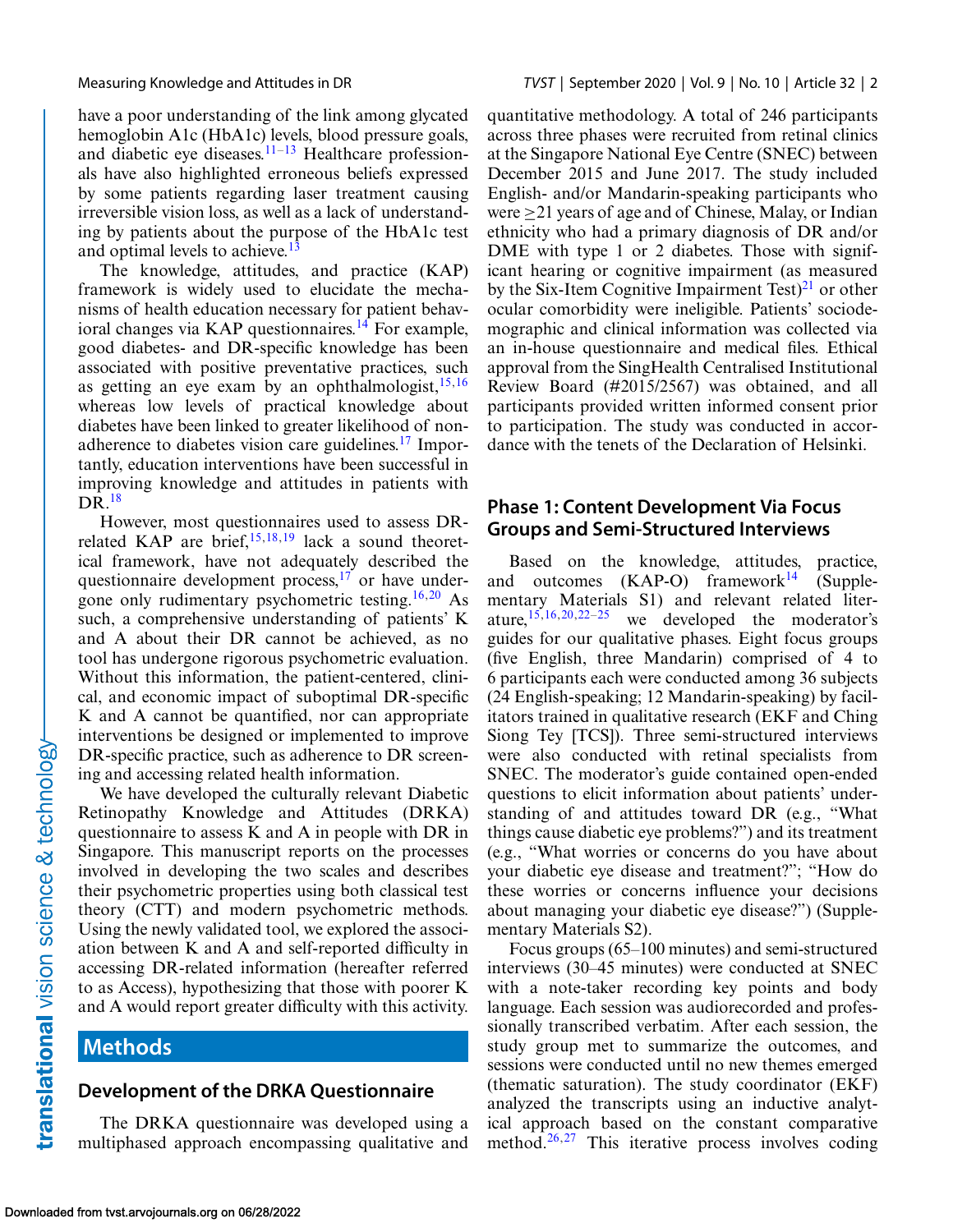utterances from the transcripts into themes and contrasting the coded themes within and across transcripts. As the aim of the study was to develop questionnaires to measure level of knowledge and attitudes, we focused on the utterances that were incorrect or partially correct, or that demonstrated a lack of understanding or knowledge in the particular area. Two other researchers (TCS and HJTS) reviewed the final coding, and any disagreements were iteratively resolved during five discussion sessions with all three coders by returning to the transcripts, re-reading the relevant point, and agreeing on the final code for that utterance.

Using information from the themes and patient utterances, the study team crafted items to measure DR-specific Knowledge  $(n = 31)$  and Attitudes  $(n = 8)$  for pretesting; for example, one theme was "unclear about the HbA1c test," and a supporting quote was "Is it the fasting blood test?" Two multiple choice items on the Knowledge scale were crafted asking what the HbA1c test measures and what the best range for people with diabetes is. The Knowledge items measured the patient's understanding about DR symptomatology, factors associated with the development and progression of DR, and treatment and management regimens and goals. Examples of how the Knowledge items were rated include the following:

- 1. Multiple choice—*What is the main goal of laser treatment for diabetic eye disease?* (A) To improve your vision. (B) To preserve your vision. (C) Both. (D) Not sure.
- 2. True/False/Not sure—*Vision problems from diabetic eye disease can be improved with new glasses*.
- 3. Agree/Disagree/Not sure—*Which of the following things can increase your risk of developing diabetic eye disease?* … High blood pressure.

Participant responses for each item were coded dichotomously as correct (1) or incorrect/not sure (0).

The Attitude items measured patients' true or false beliefs about diabetic eye disease development and progression, the likelihood of the patient assuming control regarding potential development and progression of diabetic eye disease, and the patient's feelings about DR management experiences in the past. The Attitude items were rated using a four-point Likert scale ("strongly agree" to "strongly disagree"), with higher scores indicating more positive attitudes.

Scores for the K and A scales can simply be summed and averaged as per classical methods to generate raw scores from questionnaires; however, it is recommended that Rasch analysis be applied to the raw data

to optimize measurement precision (see Rasch Analysis section below).

# **Phase 2: Scale Refinement Via Cognitive Interviews**

Ten individual cognitive interviews were conducted with DR patients to pretest the clarity of instructions, items, and response options and to highlight any issues by using a combination of the think-aloud and verbal probing techniques.<sup>28</sup> After the first three interviews, feedback was systematically synthesized and subsequently incorporated into a new version of the questionnaires. This process was repeated until no further issues emerged.

# **Phase 3: Psychometric Analysis in a Large Patient Sample**

### **Study Population**

The pilot versions of the DRKA questionnaires were interviewer-administered to 200 patients with DR (134 English-speaking; 66 Mandarin-speaking) who were purposively sampled to ensure a sufficient spread of gender, age, ethnicity, and DR severity (see Supplementary Materials S1 for DR and visual acuity assessment). In addition, 15 retinal specialists and 28 diabetic nurses answered the Knowledge questionnaire via an online survey portal.

#### **Rasch Analysis**

We performed Rasch analysis on the DRKA scales using Winsteps 3.91.2 (Winsteps, Chicago, IL) using the dichotomous (Knowledge) and polyto-mous (Attitudes) Andrich single rating scale model.<sup>[29](#page-14-0)</sup> Rasch analysis provides substantial insight into the psychometric properties of a scale<sup>30</sup> (Supplementary Materials S1), including response category functioning, measurement precision, unidimensionality, item fit, item discrimination, targeting of item difficulty to the person's ability, and differential item functioning (DIF), which reflects item bias for age, gender, and education level. In addition, Rasch analysis converts the ordinal-level raw score data from the item responses into estimates of interval person measures (expressed in logits), which are suitable for parametric testing.<sup>[31](#page-14-0)</sup> We used the person measures (logits) derived from Rasch analyses in our subsequent statistical testing, as using Rasch scores has been shown to improve measurement precision and detection of associations among variables of interest. $32,33$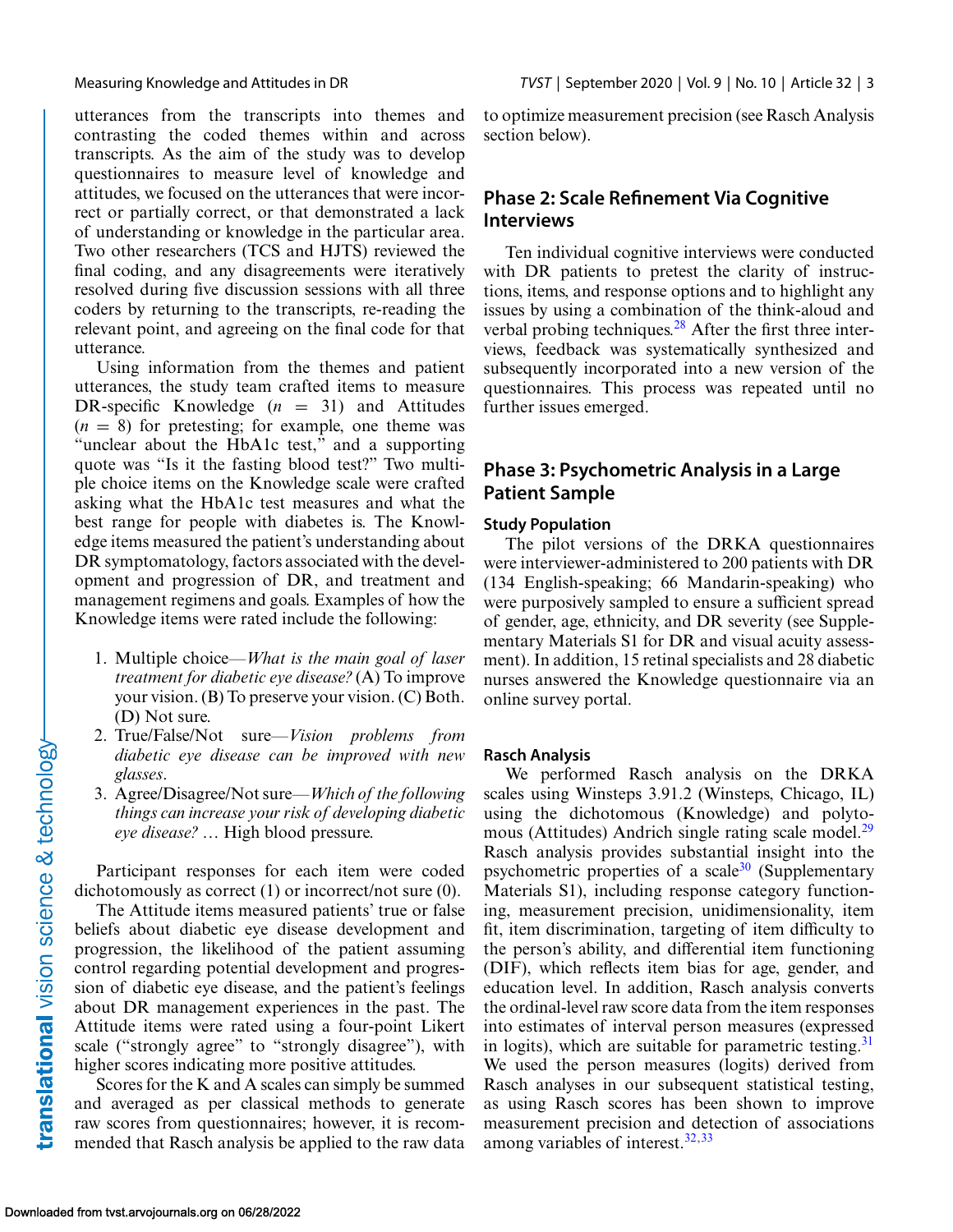translational vision science & technology-

|                                                                                                                                                                                                                                                                                                                                                | ֧֖֧֧֧֪֪֪֖֧֚֚֚֚֚֚֚֚֚֚֚֚֚֚֚֚֚֚֚֚֚֚֚֚֚֚֚֚֚֚֚֚֚֚֚֚֚֞֝֬֝֓֓֓֡֓֞֓֡֓֬֓֞֓֡֓֡֓֞֝֓֞֝֓֞֝֓֞֝ |
|------------------------------------------------------------------------------------------------------------------------------------------------------------------------------------------------------------------------------------------------------------------------------------------------------------------------------------------------|---------------------------------------------------------------------------------|
| ì<br>֦֧֦֝<br>$\mathbf$<br>$36 - 36$<br><b>KINN SIR</b><br>יינו לא האינו בין המאוד האינו את האינו האינו את האינו האינו האינו האינו האינו האינו האינו האינו האינו האינו הא<br>l<br>シューム ハーション<br>l<br>l<br>I<br>$\frac{1}{2}$<br><br>$\overline{\phantom{a}}$<br>)<br>j<br> <br> }<br> }<br>$\vdots$<br>j<br>l<br>יי ביובר ב<br>י<br>ג<br>l<br>i |                                                                                 |
|                                                                                                                                                                                                                                                                                                                                                |                                                                                 |

<span id="page-3-0"></span>

|                                                                                                     |                                                                                                                                                                                                                                       | Focus Group<br>(Gender of |
|-----------------------------------------------------------------------------------------------------|---------------------------------------------------------------------------------------------------------------------------------------------------------------------------------------------------------------------------------------|---------------------------|
| Themes                                                                                              | Sample Quotes                                                                                                                                                                                                                         | Participant)              |
| Lack of understanding of what diabetic retinopathy is/how diabetes affects<br>Knowledge<br>the eye  | "I think is the nerve  they find out the blood flow is not so good, they<br>nerve is clot so the blood system is not constantly supplying to the<br>asked to go check the heart doctor, could be probably one of the                  | FG1(M)                    |
|                                                                                                     | "I don't know how blood sugar will affect my eye. All I know is when the<br>doctor tells me.  Even the doctor might not know, they are just<br>guessing"<br>eye."                                                                     | FG1 (M)                   |
| Lack of understanding of what causes diabetic retinopathy/misinformation<br>about causes            | "According to the doctor, it is because the diabetes is not controlled so<br>causes the pressure to increase. That is why the thing bleeds."                                                                                          | FG1(M)                    |
|                                                                                                     | "Maybe because of the computer radiation or whatsoever. I talked to the<br>your diabetes so I say okay, whatever  but it could be caused by that<br>doctor, the doctor says 'no  nonsense.'They say this is caused by<br>(computer)." | FG2 (M)                   |
|                                                                                                     | "Partly due to age.  I'd like to assume it is because of old age it<br>deteriorates not because of diabetic."                                                                                                                         | FG3 (M)                   |
| Lack of understanding of how to stop DR progressing/misinformation about<br>how to stop progression | "Don't see computer so often."                                                                                                                                                                                                        | FG3 (F)                   |
|                                                                                                     | 'Some people advise to take wolfberries."                                                                                                                                                                                             | FG3 (F)                   |
| Unclear about the HbA1c test                                                                        | "I heard but I don't know what is that."                                                                                                                                                                                              | FG1 (M)                   |
|                                                                                                     | "Is it the fasting blood test?"                                                                                                                                                                                                       | FG1 (M)                   |
|                                                                                                     | "They don't elaborate what is this test about. Everything they will say<br>"this' and your reading is 'this,' that's all."                                                                                                            | FG2 (M)                   |
|                                                                                                     | [long pause] "Is that a medicine?"                                                                                                                                                                                                    | FG4 (F)                   |
| Unclear what the purpose of injections for diabetic macular edema is or how                         | "Worse come to worse, if doctor finds that there is no clot (in the heart,                                                                                                                                                            | FG1 (M)                   |
| many times they are needed                                                                          | which will affect the oxygen supply to the eyes) then he will give me<br>this oxygen injection, they just put some oxygen to brighten it I                                                                                            |                           |
|                                                                                                     | don't know what is it, I did not really ask him."                                                                                                                                                                                     |                           |
| Unclear what the purpose of laser is or how many times needed                                       | "The laser job is to go there and burn and seal off the bleeding  for                                                                                                                                                                 | FG3 (M)                   |
| Uncertain if DR can be asymptomatic                                                                 | medical I don't know how it helps with the bleeding."<br>"I do not have vision problem so I did not notice it."                                                                                                                       | FG1(M)                    |
|                                                                                                     |                                                                                                                                                                                                                                       | FG2 (M)                   |
|                                                                                                     | "My vision was okay, no blood, no nothing so I don't know why she said<br>that it's caused by diabetes."                                                                                                                              |                           |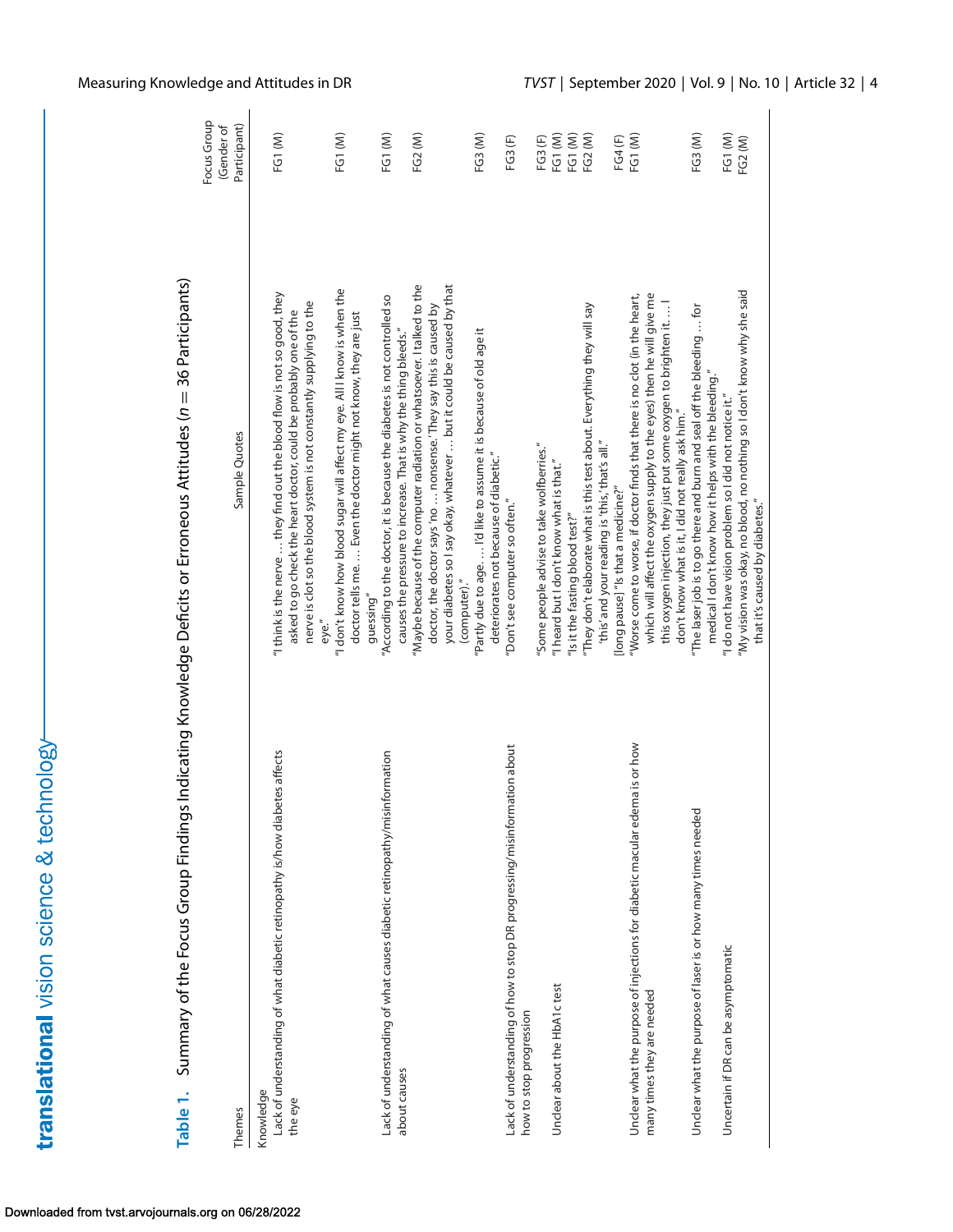| Table 1. Continued                                                                              |                                                                                                                                                                                                                                                                                               | Focus Group<br>Gender of |
|-------------------------------------------------------------------------------------------------|-----------------------------------------------------------------------------------------------------------------------------------------------------------------------------------------------------------------------------------------------------------------------------------------------|--------------------------|
| <b>Themes</b>                                                                                   | Sample Quotes                                                                                                                                                                                                                                                                                 | Participant)             |
| Conflicting attitudes from traditional/Western medicine relating to managing<br>Attitudes<br>BR | drop drop drop [eye drops] there is no internal support, if Chinese can<br>they say no, no medicine to eat  how can it [DR] cure if you keep on<br>medicine to eat you know, here [Singapore] I ask for medicine to eat,<br>'So I went to China, I see the Chinese doctor, he gave me Chinese | FG2 (M)                  |
|                                                                                                 | "I go see Chinese sensei my eyes can get better, then they told me don't<br>injection, if they inject you the wrong position you go totally blind.<br>go too much on injection. The Chinese sensei say don't go for<br>do it, why can't Singapore do it."<br>That's why I worry."             | FG2 (M)                  |
| Injections are painful and not helpful/worry about side effects from<br>treatments              | but when I was outside the room, I heard others shouting in pain so<br>"I don't know how painful the jab was because I have not done before<br>they put fear in me."                                                                                                                          | FG1 (M)                  |
| Getting DR is up to fate/genetics/inevitable when you get old                                   | "Probably  I have this condition [DR] is because I have diabetes and my<br>should not go for injections  because it is very painful as what he<br>"I think old people, people who are 60 and above or 65 and above,<br>[FG2, M] says and it might not work on them also."                     | FG4(F)<br>FG2 (F)        |
| The responsibility to manage DR is up to the person with the disease (self)                     | "I believe that diabetes is not only because of genetics but also because<br>"At the end of the day, I think is still because of self-disciplined."<br>parents have diabetes also, inherited."<br>of habits, way of life, diets."                                                             | FG4 (M)                  |
| (others)<br>The responsibility to manage DR is up to the doctor/government                      | experience about diabetes.  I don't have an area, a source to ask my<br>"We don't seem to have a source where we can connect when I have a<br>question or I need to know/find out-local version to describe local<br>questions and not sure how to get my answer—all through<br>quesswork."   | FG1 (M)<br>FG4 (F)       |
|                                                                                                 | "Medical authorities have to play a part  you got to tell me  so if you<br>don't give me any advice, I won't know what to do."                                                                                                                                                                | FG2 (M)                  |

 $\overline{\phantom{a}}$ 

translational vision science & technology-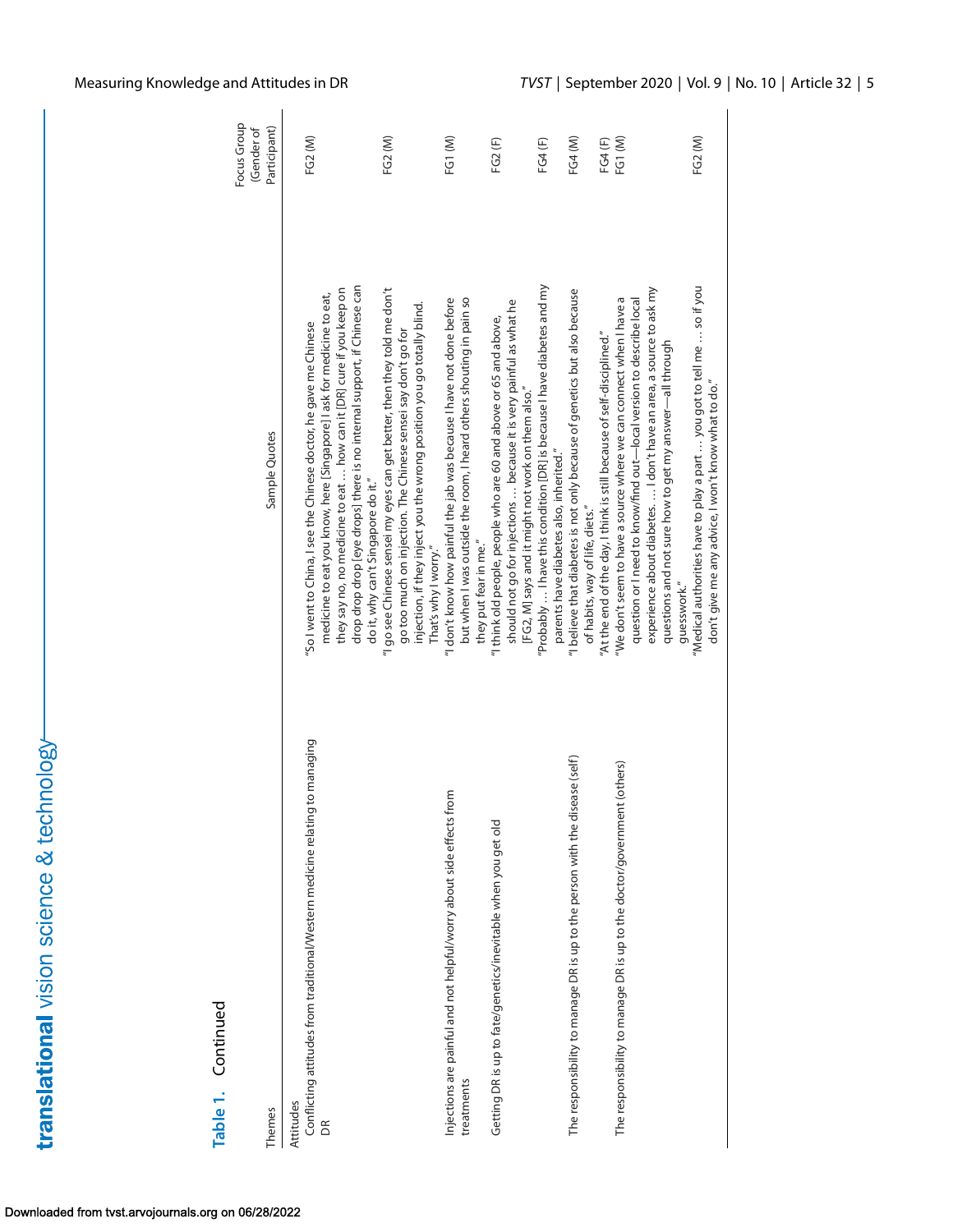# <span id="page-5-0"></span>**Table 2.** Sociodemographic and Clinical Characteristics of the 200 Participants in Phase 3

| Characteristics                                   | $n (%^a)$  |
|---------------------------------------------------|------------|
| Male                                              | 118 (59.0) |
| Diabetes type                                     |            |
| Type 1                                            | 13(6.5)    |
| Type 2                                            | 97 (48.5)  |
| Unknown                                           | 90 (45.0)  |
| At least one other diabetes complication (yes)    | 79 (39.5)  |
| At least one other comorbidity (yes)              | 169 (84.5) |
| Attended diabetes education                       |            |
| <b>Never</b>                                      | 95 (47.5)  |
| Yes, in the past few years                        | 42 (21.0)  |
| Yes, at diagnosis of diabetes or soon after       | 62 (31.0)  |
| Diabetes treatment                                |            |
| <b>Tablets</b>                                    | 114 (57.0) |
| Insulin                                           | 79 (39.5)  |
| Ethnicity                                         |            |
| Chinese                                           | 137 (68.5) |
| Indian                                            | 37(18.5)   |
| Malay                                             | 26(13.0)   |
| <b>Marital status</b>                             |            |
| Single/never married                              | 28 (14.0)  |
| Married/de facto                                  | 150 (75.0) |
| Divorced/separated/widowed                        | 22(11.0)   |
| <b>Education level</b>                            |            |
| None or primary                                   | 38 (19.0)  |
| Secondary                                         | 107(53.5)  |
| A level, diploma, vocational training, university | 55 (27.5)  |
| degree                                            |            |
| Occupation                                        |            |
| Managerial, administrative                        | 36 (18.0)  |
| Production, technical                             | 18(9.0)    |
| Other                                             | 53 (26.5)  |
| Self-employed                                     | 13(6.5)    |
| Not working                                       | 80 (40.0)  |
| Monthly household income                          |            |
| $<$ \$2000                                        | 66 (33.0)  |
| \$2000 to $<$ \$5000                              | 58 (29.0)  |
| \$5000 to $<$ \$10,000                            | 34 (17.0)  |
| $\geq$ \$10,000                                   | 15(7.5)    |
| Housing type                                      |            |
| 1- or 2-room HDB                                  | 9(4.5)     |
| 3-room HDB                                        | 41 (20.5)  |
| 4-room HDB                                        | 69 (34.5)  |
| 5-room HDB or executive flat                      | 71 (35.5)  |
| Condominium or landed property                    | 10(5.0)    |
| Vision impairment (better eye)                    |            |
| No                                                | 148 (74.0) |
| Yes                                               | 52 (26.0)  |
| Severity of DR (better eye)                       |            |
| No to mild NPDR                                   | 84 (42.0)  |

#### Downloaded from tvst.arvojournals.org on 06/28/2022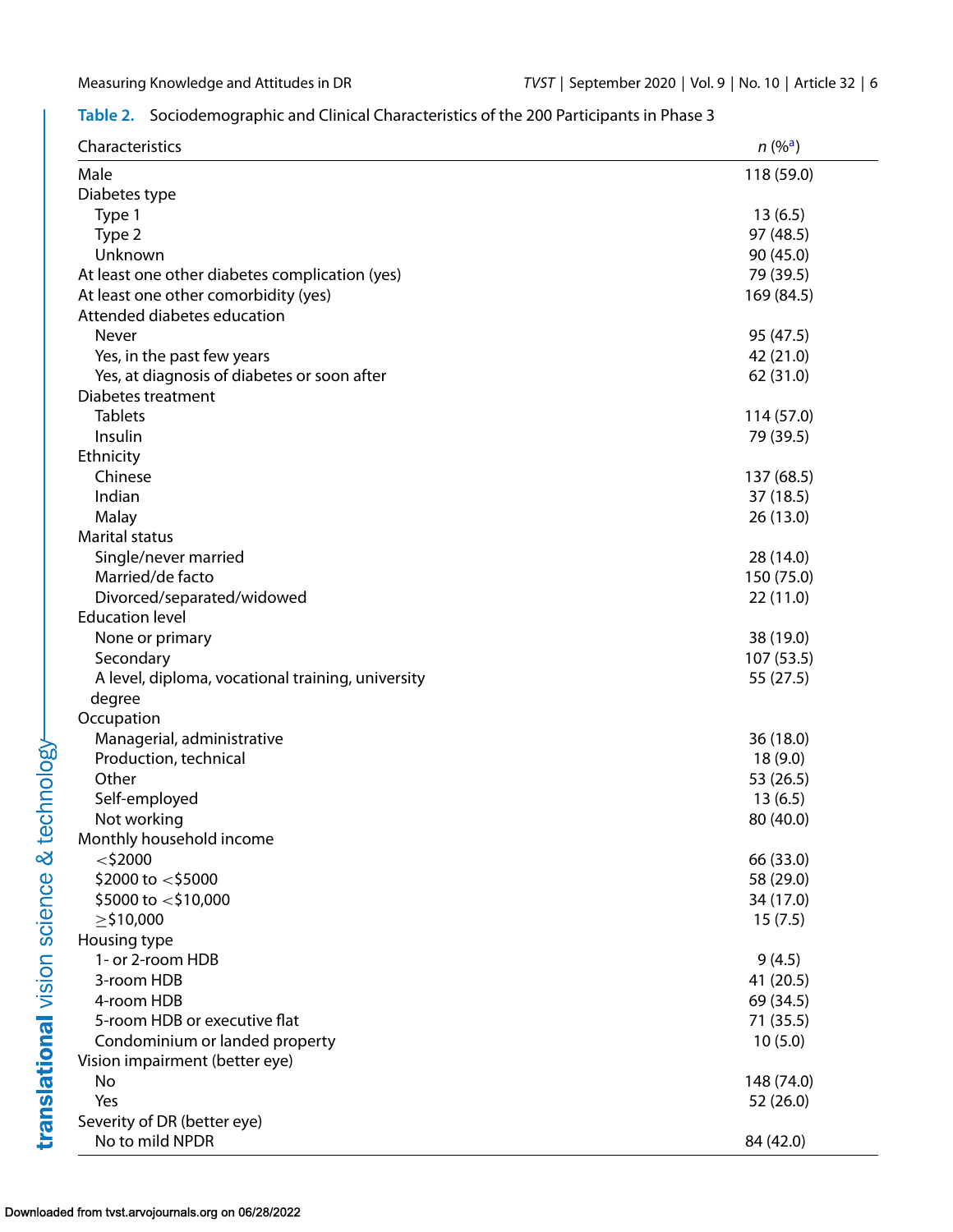### <span id="page-6-0"></span>**Table 2.** Continued

|  | Characteristics |  |
|--|-----------------|--|
|  |                 |  |

| Characteristics                                                                        | $n (%^a)$                         |
|----------------------------------------------------------------------------------------|-----------------------------------|
| <b>Moderate NPDR</b>                                                                   | 52 (26.0)                         |
| Severe NPDR                                                                            | 34 (17.0)                         |
| <b>PDR</b>                                                                             | 12(6.0)                           |
| Quiescent PDR                                                                          | 18(9.0)                           |
| DME present (better eye), yes                                                          | 14(7.0)                           |
| NVS category                                                                           |                                   |
| High likelihood of limited HL (score 0-1)                                              | 85 (43.8)                         |
| Possibility of limited HL (score 2-3)                                                  | 42 (21.7)                         |
| Almost always indicates adequate HL (score 4-6)                                        | 67 (34.5)                         |
| Health Literacy Test for Singapore category                                            |                                   |
| Inadequate HL $\left( < \frac{3}{2} \right)$ numeracy; $< \frac{27}{2}$ comprehension) | 54 (38.3)                         |
| Adequate HL ( $\geq$ 3 numeracy; $\geq$ 27 comprehension) <sup>b</sup>                 | 87(61.7)                          |
| Continuous Variables                                                                   | Mean (SD); Median (Range)         |
| Age (y)                                                                                | 59.0 (10.6); 60.0 (30.0–82.0)     |
| Duration of diabetes (y)                                                               | 16.0 (9.8); 16.0 (1.0-40.0)       |
| HbA <sub>1</sub> c $(%)$                                                               | $8.0(1.6)$ ; 7.7 $(4.4-12.8)$     |
| Presenting visual acuity in better eye (logMAR)                                        | $0.24(0.18)$ ; 0.20 $(0.00-0.90)$ |

HDB, Housing Development Board; HL, health literacy.

aPercentages for some variables may not equal 100% due to missing data.

bOnly 141 answered both the numeracy and comprehension questions.

### **Classical Test Theory Analysis**

In order to assess the construct (convergent and divergent) validity of our DRKA scales, participants also answered two generic health literacy questionnaires, namely the Health Literacy Test for Singapore  $(HLTS)^{34}$  and the Newest Vital Sign (NVS),  $35$ as well as the Patient Health Questionnaire (PHQ- $9$ ,<sup>[36](#page-14-0)</sup> which is a valid measure of depressive symptoms (Supplementary Materials S1). We also assessed the discriminant validity, criterion validity, and temporal reliability of the DRKA questionnaire using standard traditional methods and statistical tests (Supplementary Materials S1).

## **Statistical Analyses**

Patients' sociodemographic and clinical information for all phases was characterized using means and standard deviations for continuous data and counts and percentages for categorical data using Stata 15 (StataCorp, College Station, TX). We examined the associations of K and A person measures with a single item measuring self-reported difficulty accessing DRrelated information (Access): "In the past 12 months, how much difficulty did you have finding information about your diabetic eye disease (e.g., TV, Internet, books, radio, or newspapers?" Response options included no difficulty, a little difficulty, or moderate difficulty or above. We conducted univariable linear regression analysis of K and A separately against the Access item as the independent variable and determined pairwise differences among the three categories (Tukey's test). Linearly increasing/decreasing trends of K/A scores with greater difficulty reported on the Access item were assessed by treating the Access item as a continuous variable taking the values of 1 (no difficulty), 2 (a little difficulty), and 3 (moderate difficulty or above).

# **Results**

# **Phase 1: Content Development Via Focus Groups and Semi-Structured Interviews**

Of the 36 participants (mean age, 60.1  $\pm$ 8.0 years; 53% male; 50% secondary education), 39%  $(n = 14)$ , 19%  $(n = 7)$ , 14%  $(n = 6)$ , and 22%  $(n = 8)$  had mild non-proliferative diabetic retinopathy (NPDR), moderate NPDR, severe NPDR, and proliferative diabetic retinopathy (PDR), respectively; three (8.3%) had clinically significant macular edema (Supplementary Table S1).

Overall, few participants could clearly explain DR. Although most correctly identified that having uncon-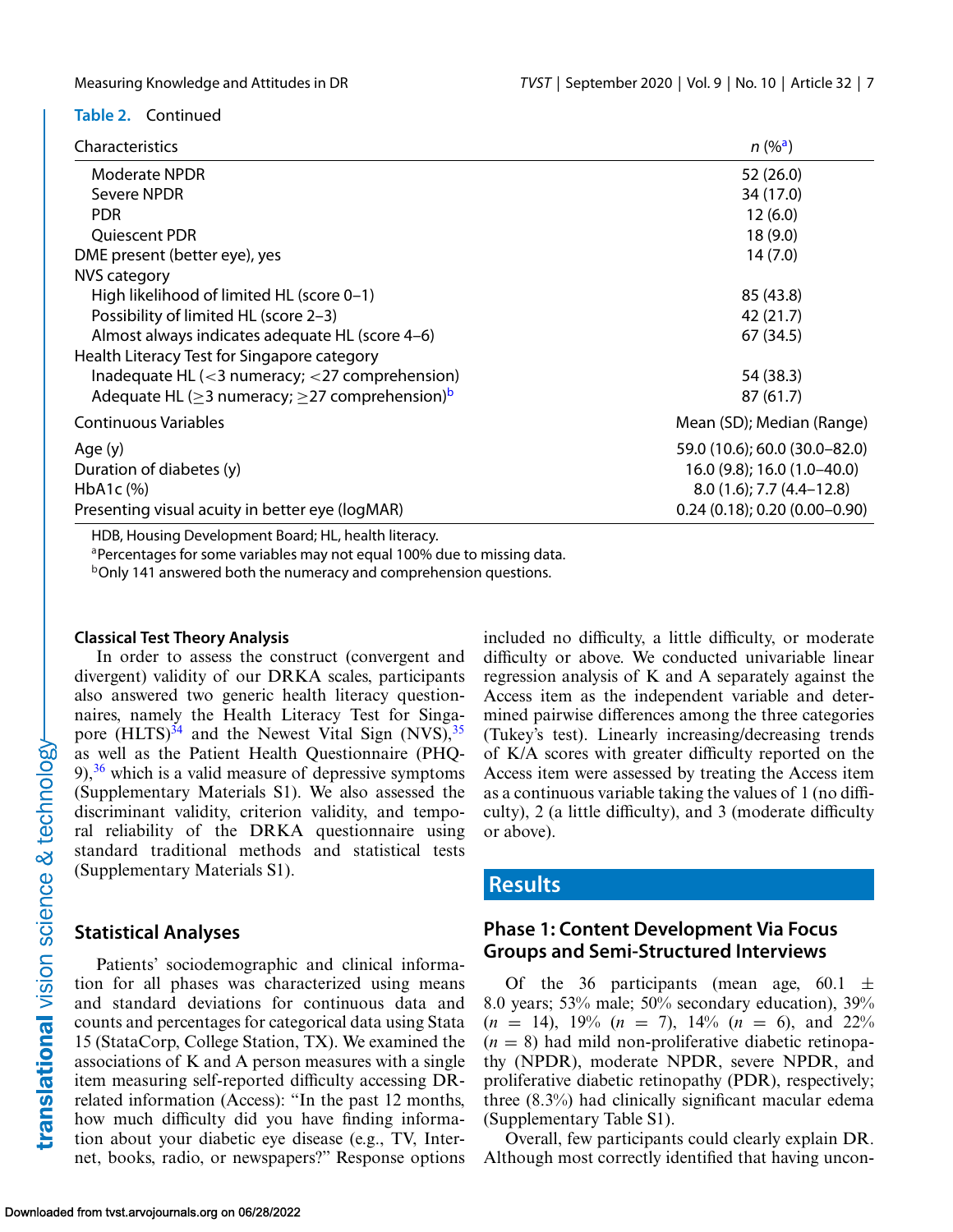|                                                                                                                                                |                         |                |                               |               | Attitudes<br>Revised |
|------------------------------------------------------------------------------------------------------------------------------------------------|-------------------------|----------------|-------------------------------|---------------|----------------------|
|                                                                                                                                                |                         | Knowledge      | Knowledge Revised             | Attitudes     | $6=0$                |
| Parameters                                                                                                                                     | Model<br>Rasch          | $(n=28$ ltems) | $(n = 22$ items) <sup>a</sup> | $(n=9$ ltems) | Items) <sup>a</sup>  |
| Item no.                                                                                                                                       |                         | $1 - 28$       | $1-14$ , 16, 18-22, 27-28     | $\frac{9}{1}$ | $\frac{9}{1}$        |
| Disordered thresholds                                                                                                                          | ş                       | $\frac{1}{2}$  | $\frac{1}{2}$                 | Yes           | $\frac{1}{2}$        |
| Person separation index                                                                                                                        | r.<br>7                 | 1.06           | <b>00.1</b>                   | 1.18          | 1.24                 |
| Person reliability                                                                                                                             | > 0.7                   | 0.53           | 0.54                          | 0.58          | 0.60                 |
| Item fit (infit MnSq)                                                                                                                          | $> 0.7$ and $< 1.3$     | None           | None                          | None          | None                 |
| Principal components analysis                                                                                                                  |                         |                |                               |               |                      |
| Variance by the first factor                                                                                                                   | > 50%                   | 37.8%          | 38.1%                         | 48.2%         | 46.2%                |
| Eigenvalue for first contrast                                                                                                                  | < 2.0                   | 2.63           | 2.19                          | 1.71          | 1.62                 |
| Targeting, difference between                                                                                                                  | O.<br>$\overline{\vee}$ | 0.82           | 0.92                          | 0.93          | 1.32                 |
| person and item mean                                                                                                                           |                         |                |                               |               |                      |
| Differential Item Functioning <sup>b</sup>                                                                                                     | $<$ 1.0, P $>$ 0.05     | Age (item 10)  | None                          | None          | None                 |
|                                                                                                                                                |                         | Gender         |                               |               |                      |
|                                                                                                                                                |                         | (item 20)      |                               |               |                      |
|                                                                                                                                                |                         | Education      |                               |               |                      |
|                                                                                                                                                |                         | (item 11)      |                               |               |                      |
| <sup>a</sup> Columns for which the scales achieved the best fit to the Rasch model.<br>Bolded values indicate misfit to the Rasch model        |                         |                |                               |               |                      |
| $^{\rm b}$ DIF was tested for age group ( $\leq$ 50 years, $>$ 50 years), gender, and education level (none or primary, secondary, or higher). |                         |                |                               |               |                      |

<span id="page-7-0"></span>

Downloaded from tvst.arvojournals.org on 06/28/2022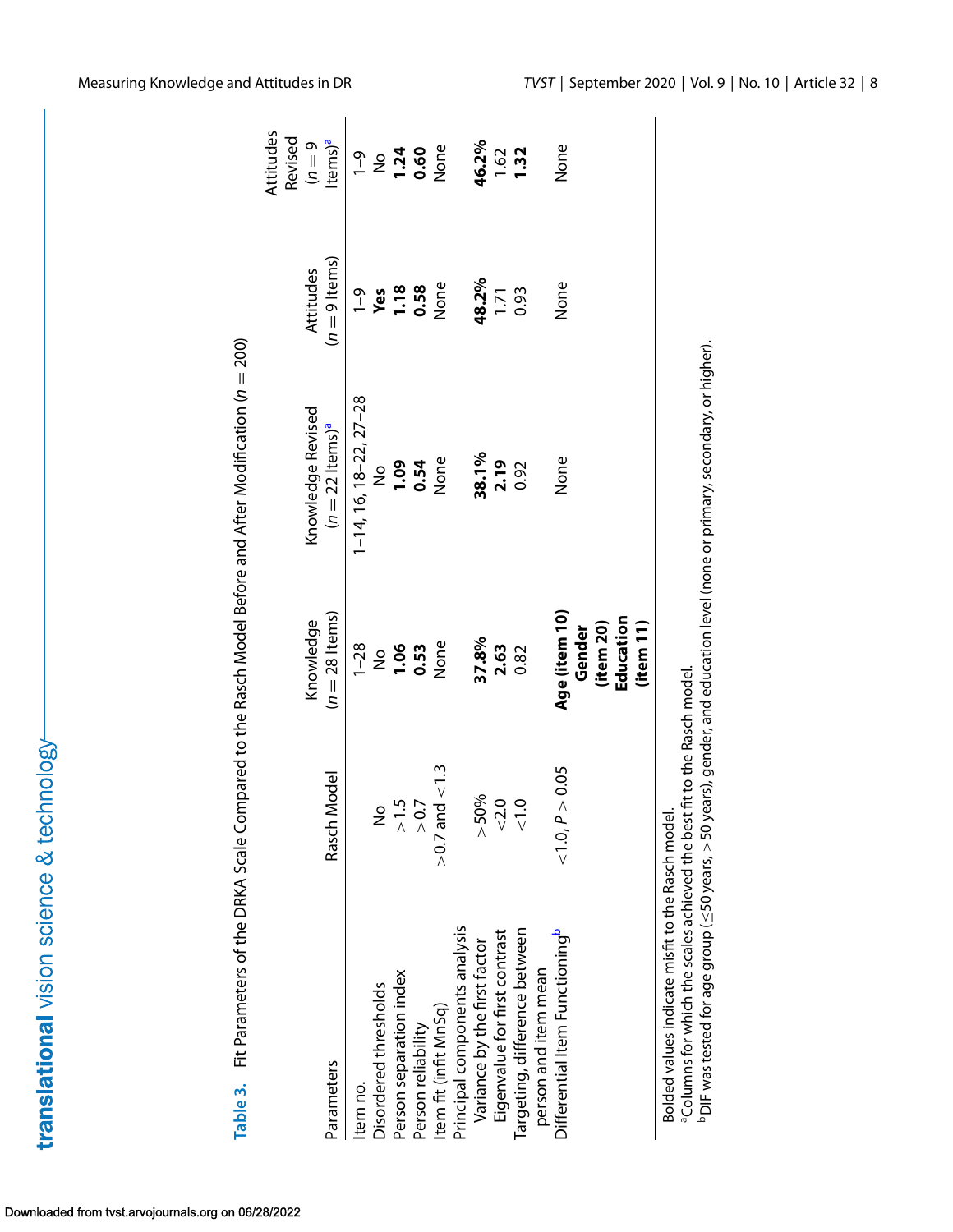<span id="page-8-0"></span>

**Figure 1.** Person–item map for the 22-item Diabetic Retinopathy Knowledge questionnaire. To the left of the dashed line are the participants, represented by "#"(signifying 3 participants) and by "•" (signifying 1 to 2 participants); on the right are the items, denoted by their item number and content. Participants with better DR-specific knowledge and the most "difficult" items are near the top of the diagram; participants with worse DR-specific knowledge and the least "difficult" items are near the bottom. This figure shows that items on the Knowledge questionnaire are generally well targeted to participant ability level, with  $a < 1$  logit difference between the mean of person knowledge and mean of item difficulty. Four items at the bottom of the figure are too easy for this particular patient sample.

trolled blood glucose is a risk factor for developing DR, few had heard of "the glycated hemoglobin or HbA1c test" or knew the target value indicating optimal diabetes control [\(Table 1\)](#page-3-0). Important risk factors such as blood pressure and lipid control were rarely mentioned, and some participants listed factors not known to be associated with DR, including radiation exposure, high eye pressure, processed foods, stress, pollution, and excessive computer usage. Many patients also reported using special diets (e.g., superfoods), Chinese/Indian herbal supplements, acupuncture, or reflexology to reduce DR progression. Most patients were aware of laser treatment and intravitreal injections, but there was a lack of understanding about how they worked and that ongoing sessions may potentially be needed.

A commonly expressed attitude by participants was that DR is due to aging or genetics and therefore largely inevitable [\(Table 1\)](#page-3-0). Some participants reported reluctance to receive treatment for DR as it was perceived as being painful or not necessary for the elderly, it could cause blindness or other health problems, or such treatment contravened advice from Traditional Chinese Medicine (TCM) practitioners. Similar themes emerged from the semi-structured interviews with retinal specialists (Supplementary Materials S1).

# **Phase 2: Scale Refinement Via Cognitive Interviews**

The mean age of the 10 participants (50% Chinese) was  $58 \pm 13.5$  years, and most were male ( $n = 8, 80\%$ ) (Supplementary Table S2). Following the cognitive interviews, two items were added, five were removed, and 30 changes to item phrasing were made to the K scale (Supplementary Table S3), resulting in a pilot 28 item scale. For the A scale, one item was added and phrasing for 11 items was amended, resulting in a pilot nine-item A scale.

# **Phase 3: Psychometric Analysis in a Large Patient Sample**

### **Sociodemographic and Clinical Characteristics**

Two hundred participants (mean age, 59.0  $\pm$  10.6 years; 59% male; 69% Chinese; 73% secondary school education or lower) completed the pilot 28-item K scale and the nine-item A scale [\(Table 2\)](#page-5-0). Most (*n*  $= 94, 48.5\%$ ) had type 2 diabetes, although nearly half ( $n = 90, 45\%$ ) did not know their diabetes type. Mean duration of diabetes was  $16.0 \pm 9.8$  years; 84  $(42\%)$ , 52  $(26\%)$ , 34  $(17\%)$ , 12  $(6\%)$ , and 18  $(9\%)$ had none to mild NPDR, moderate NPDR, severe NPDR, PDR, or quiescent PDR in the better eye, respectively. Fourteen (7%) had DME. Based on the NVS, 44% (*n* = 85), 22% (*n* = 42), and 34% (*n* = 67) had limited, potentially limited, or adequate health literacy, respectively.

#### **Rasch Analysis Results**

The 28-item K scale displayed good item fit and targeting; however, it had relatively poor precision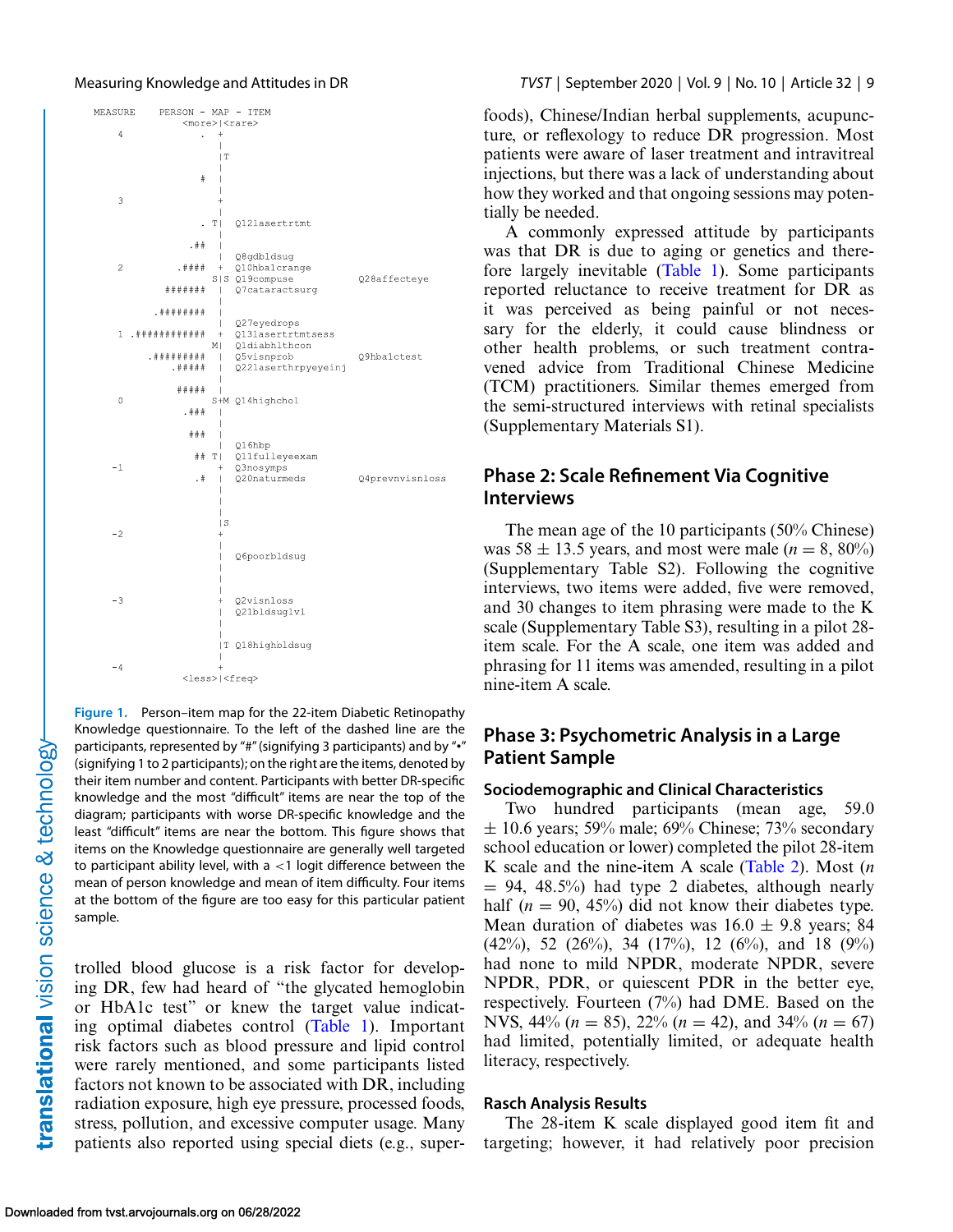

**Figure 2.** Category probability curves of the nine-item Diabetic Retinopathy Attitudes questionnaire before (**A**) and after (**B**) category collapse. The disordered thresholds on the left demonstrate that the category of "somewhat agree" was at no point the most likely option to be chosen by participants.

(Person Separation Index [PSI] < 1.5), evidence of multidimensionality (raw variance explained by the measure 38% and a first contrast eigenvalue of 2.6), and DIF for three items [\(Table 3\)](#page-7-0). To remedy these issues, we first explored the standardized residual loadings where two items (losing weight and increasing exercise) were loading substantively, suggesting that they were measuring a different construct. Upon removal of these items, the eigenvalue was still greater than 2.0; however, the disattenuated correlations were high (1.0 and 0.84), which suggested that any potential secondary dimensions were likely to be measuring different aspects of DR-specific knowledge. Second, we examined item discrimination to unearth any low information items. The two items are "Getting older" and "Use traditional medicine/alternative therapies" had values of 0.43 and 0.56, respectively. Given that these items were already captured by related items on the A scale, they were deleted. Two other items (stress, attend recommended eye checks) also had poor discrimination (0.36 and 0.66, respectively) and were at the extreme difficult (19.5% correct) and easy (93% correct) end of the knowledge spectrum; as such, we removed these items. The remaining 22-item K scale was unidimensional, with good targeting [\(Fig. 1\)](#page-8-0) and no DIF, although precision still remained suboptimal ( $PSI = 1.09$ ).

Initial evaluation of the nine-item A scale showed good targeting and unidimensionality with no item misfit or DIF; however, thresholds were disordered, suggesting that the middle response categories of "somewhat agree" and "somewhat disagree" were used interchangeably by participants (Fig. 2). Collapsing these categories resolved the disordering (Fig. 2), which also improved precision but slightly worsened targeting (difference between person/item means > 1 logit) [\(Fig. 3\)](#page-10-0).

#### **Classical Test Theory Results**

Both the K and A scales displayed excellent discriminant validity, with scores increasing as level of education increased; for example K mean scores (logits) increased from  $0.66 \pm 0.81$  for people with none or primary school to  $0.81 \pm 0.91$  and  $1.28 \pm 0.80$  for people with a secondary or higher education, respectively [\(Table 4\)](#page-11-0). Those with active PDR (i.e., currently under treatment) had significantly higher K scores than those with milder forms of the disease or quiescent PDR. Compared to people with no vision impairment, those with vision impairment had significantly worse K scores.

Convergent and divergent validity were excellent for both the DRKA scales, with expected moderate correlations found with the health literacy tests (all  $r \approx 0.3$ ), and no to low correlations for the PHQ-9 (Supplementary Table S4). The 22-item K scale demonstrated good concurrent validity, with retinal specialists receiving significantly higher raw scores on average compared to patients  $(21.5 \text{ vs. } 13.4; P \leq$ 0.001). Finally, both the K (*r* = 0.77, *P* < 0.001) and A  $(r = 0.74, P < 0.001)$  scales showed acceptable temporal reliability.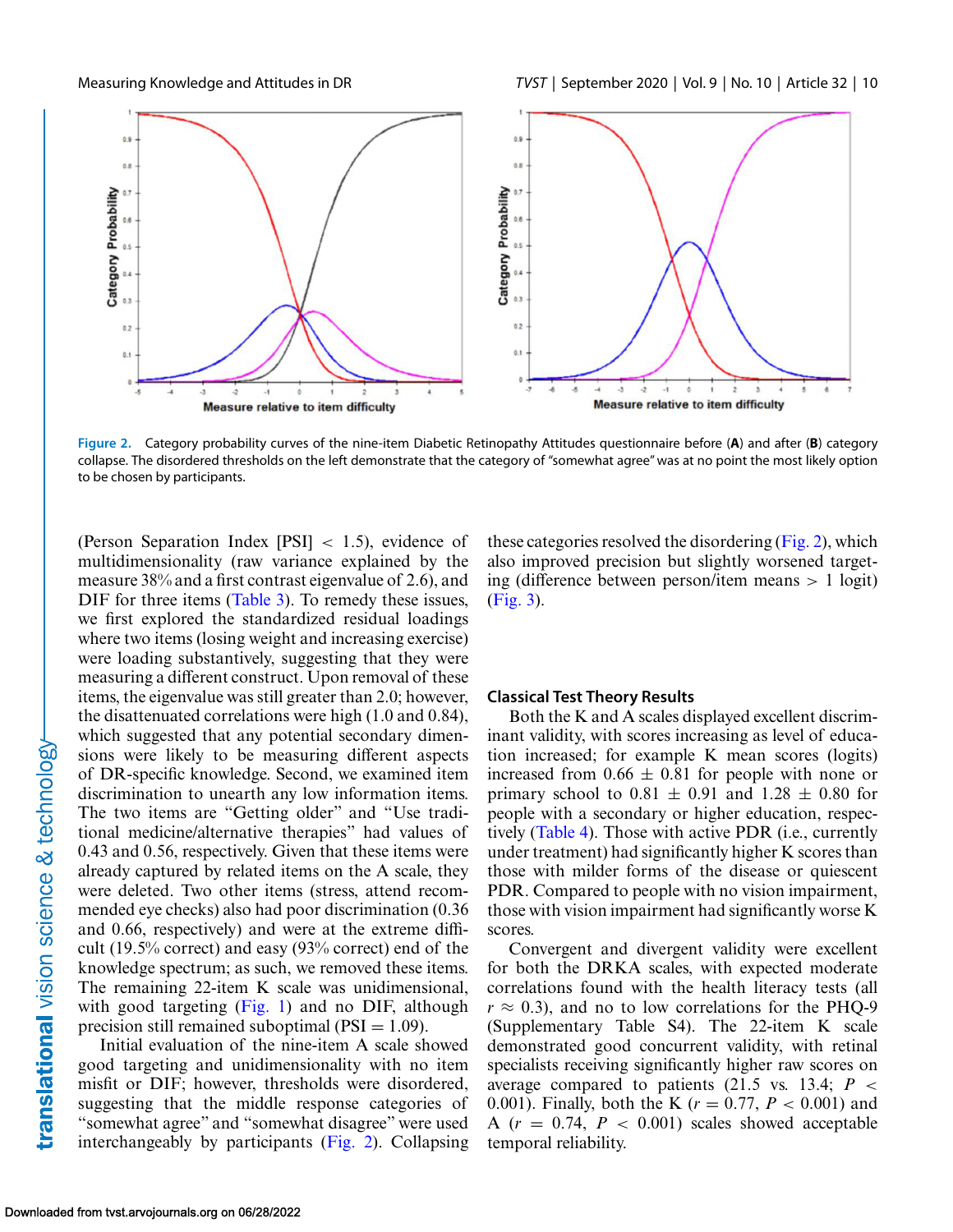<span id="page-10-0"></span>

**Figure 3.** Person–item map for the nine-item Diabetic Retinopathy Attitudes questionnaire. To the left of the dashed line are the participants, represented by "#"(signifying 3 participants) and by "•" (signifying 1 to 2 participants); on the right are the items, denoted by their item number and content. Participants with "better" DRspecific attitudes and the most "difficult"items are near the top of the diagram; participants with worse DR-specific attitudes and the least "difficult" items are near the bottom. This figure shows that items in the Attitudes questionnaire are reasonably well targeted to participant ability level, with a just over 1 logit difference between the mean of person attitude and mean of item difficulty. One item at the bottom of the figure is too "easy" for this particular patient sample, and there is a lack of "difficult" items to challenge those with "better" attitudes.

### **Association Between K and A and Access**

In univariable analyses, compared to those with lower K scores, those with higher K scores were significantly more likely to report no difficulty accessing information about their DR:  $0.99 \pm 0.86$  for no difficulty  $(n = 171)$ ,  $0.79 \pm 1.05$  for a little difficulty  $(n = 13)$ , and  $0.24 \pm 0.85$  for moderate or worse difficulty  $(n = 16)$  (*P* trend = 0.001) [\(Table 5\)](#page-11-0). Results were similar for the association between A scores and selfreported difficulty accessing DR-related information [\(Table 5\)](#page-11-0).

## **Discussion**

Using a mixed-method study design in a multiethnic, clinical population of Singaporeans with DR and DME, we developed and psychometrically assessed the DRKA questionnaire. The 22-item K scale was found to capture patients' knowledge about the development and progression of DR, treatment and management regimens and goals, and DR symptomatology. The nine-item A scale measures patients' beliefs about disease development and progression and the onus of responsibility, as well as emotional reactions to DR management experiences. Higher K and A scores were significantly associated with less self-reported difficulty accessing DR-related information. With its strong basis in the KAP framework, the DRKA questionnaire may be useful for measuring the prevalence of suboptimal patient knowledge and attitudes relating to DR, particularly in adults with diabetes who are at risk for developing DR to facilitate early intervention and prevention strategies; for demonstrating the effectiveness of educational interventions to improve patient knowledge/attitudes about DR; and for quantifying the link between knowledge improvements and changes in practice (e.g., attendance rates of recommended eye screening, timely disease management).

Although the psychometric properties of the DRKA questionnaire were promising overall, both scales displayed suboptimal measurement precision (reliability between 0.5 and 0.6), which means they have the capacity to distinguish one or two levels of K/A. Good scale precision depends on a large variance in sample ability, longer test length, higher number of categories per item, and good sample-item targeting.<sup>37</sup> Given that the length and targeting of the DRKA questionnaire were appropriate, the low precision levels are likely due to the dichotomous rating scale (K) and a lack of variance in participant ability. Although we purposively sampled for age, gender, ethnicity, and DR severity, we did not do so for education; had our sample included more patients at the lower or higher ends of the education spectrum, we may have observed more variance in sample ability and better precision. Future work to refine the DRKA questionnaire will aim to rectify this sampling issue.

As hypothesized, the DRKA scale was positively correlated with education. This is important, as it suggests that poor DR-specific knowledge and attitudes may be amenable to improvement via educational interventions. We also observed that people with vision impairment had significantly worse K scores than those without, probably due to the well-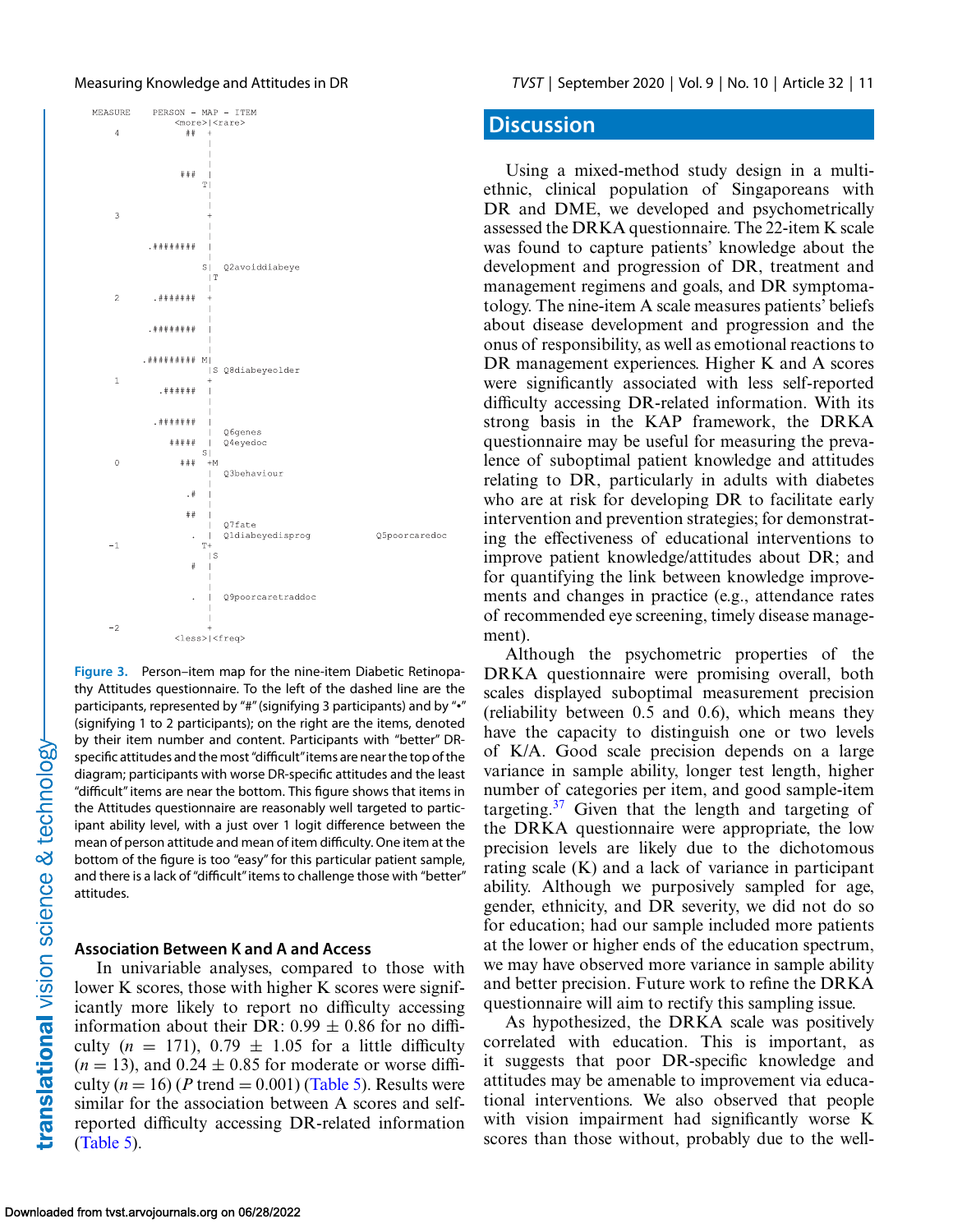# <span id="page-11-0"></span>**Table 4.** Discriminant Validity of the Diabetic Retinopathy Knowledge and Attitudes Questionnaire

|                                                          | Knowledge ( $n = 22$ Items) |                    | Attitudes ( $n = 9$ Items) |                         |
|----------------------------------------------------------|-----------------------------|--------------------|----------------------------|-------------------------|
| Variable                                                 | Mean (SD) (Logits)          | P <sup>a</sup>     | Mean (SD) (Logits)         | $P^{\mathbf{a}}$        |
| <b>Education level</b>                                   |                             | $<$ 0.001 $b$      |                            | $<$ 0.001 $\textdegree$ |
| None or primary                                          | 0.66(0.81)                  |                    | 0.98(1.10)                 |                         |
| Secondary                                                | 0.81(0.91)                  |                    | 1.17(1.26)                 |                         |
| A level, diploma, vocational training, university degree | 1.28(0.80)                  |                    | 1.87(1.19)                 |                         |
| DR severity                                              |                             | 0.039 <sup>d</sup> |                            | 0.169                   |
| None to mild NPDR                                        | 0.86(0.94)                  |                    | 1.33(1.08)                 |                         |
| <b>Moderate NPDR</b>                                     | 0.97(0.66)                  |                    | 1.45(1.36)                 |                         |
| Severe NPDR                                              | 0.78(0.88)                  |                    | 0.97(1.18)                 |                         |
| <b>PDR</b>                                               | 1.64(1.19)                  |                    | 1.95(1.64)                 |                         |
| Quiescent PDR                                            | 0.74(0.86)                  |                    | 1.21(1.42)                 |                         |
| DME status                                               |                             | 0.151              |                            | 0.984                   |
| Present                                                  | 1.24(0.62)                  |                    | 1.33(1.23)                 |                         |
| Absent                                                   | 0.89(0.90)                  |                    | 1.32(1.26)                 |                         |
| Vision impairment (better eye)                           |                             | 0.050              |                            | 0.242                   |
| None ( $\leq$ 0.3 logMAR)                                | 0.98(0.85)                  |                    | 1.39(1.23)                 |                         |
| Mild $(>0.3 \text{ log} \text{MAR})$                     | 0.71(0.97)                  |                    | 1.15(1.13)                 |                         |

Bolded values indicate statistically significant results.

<sup>a</sup> Assessed using one-way analysis of variance and pairwise comparison of means using Tukey's method.

<sup>b</sup>Significant difference between none or primary education and A level, diploma, vocational training, university degree, as well as between secondary and A level, diploma, vocational training, university degree.

<sup>c</sup>Significant difference between none or primary education and secondary education, as well as between none or primary education and A level, diploma, vocational training, university degree.

<sup>d</sup>Significant difference between none or mild versus PDR; severe NPDR versus PDR; and quiescent PDR versus PDR

**Table 5.** Comparison of Knowledge and Attitudes Scores by Self-Reported Ability to Access DR-Related Information

|                  | Mean $\pm$ SD   |                   |                            | Tukey's HSD Test |         |             |                      |
|------------------|-----------------|-------------------|----------------------------|------------------|---------|-------------|----------------------|
|                  | No Difficulty   | Little Difficulty | <b>Moderate Difficulty</b> |                  |         |             |                      |
|                  | $(n = 171)$     | $(n = 13)$        | or Above ( $n = 16$ )      | 2 vs. 1          | 3 vs. 1 | $3$ vs. $2$ | P Trend <sup>a</sup> |
| Knowledge        | $0.99\pm0.86$   | $0.79 \pm 1.05$   | $0.24 \pm 0.85$            | 0.708            | 0.004   | 0.215       | 0.001                |
| <b>Attitudes</b> | $1.44 \pm 1.24$ | $0.94 \pm 1.38$   | $0.37 \pm 0.79$            | 0.328            | 0.002   | 0.414       | < 0.001              |

Bolded values indicate statistically significant results.

<sup>a</sup>Test of a linearly increasing or decreasing trend in knowledge/attitudes scores with response to the item, "In the last 12 months, how much difficulty did you have accessing information about your diabetic eye disease (e.g., TV, Internet, books, radio, or newspapers)?"

established link between low education and literacy levels and vision impairment.<sup>38</sup> We also observed that DRKA scores were substantially higher in those with active PDR compared those with NPDR. This is likely because those with late-stage, active disease frequently attend DR appointments and are regularly educated about their DR by their doctors. Interestingly, those with quiescent PDR had similarly low DRKA scores compared to patients with NPDR, suggesting that knowledge gained during active disease phases may attenuate when the condition is under control. This finding is supported by studies in irritable bowel syndrome, which have found that the type, amount, and source of information desired

by patients depend on the course of the disease (i.e., active vs. remission). $39,40$ 

Our inclusion of items on the A scale relating to the inevitability of getting DR due to aging, genetics, or fate is important, as disease-related fatalism has been reported previously in other health fields, such as cancer. $41,42$  Indeed, high fatalism scores have been found to predict non-adherence to cancer screening recommendations, $42$  as well as diabetes medication adherence and self-care.<sup>43</sup> As such, our A scale may be useful for predicting non-adherence to follow-up appointments for DR treatment. Similarly, our A scale provides an opportunity for clinicians to enhance patient care by detecting and address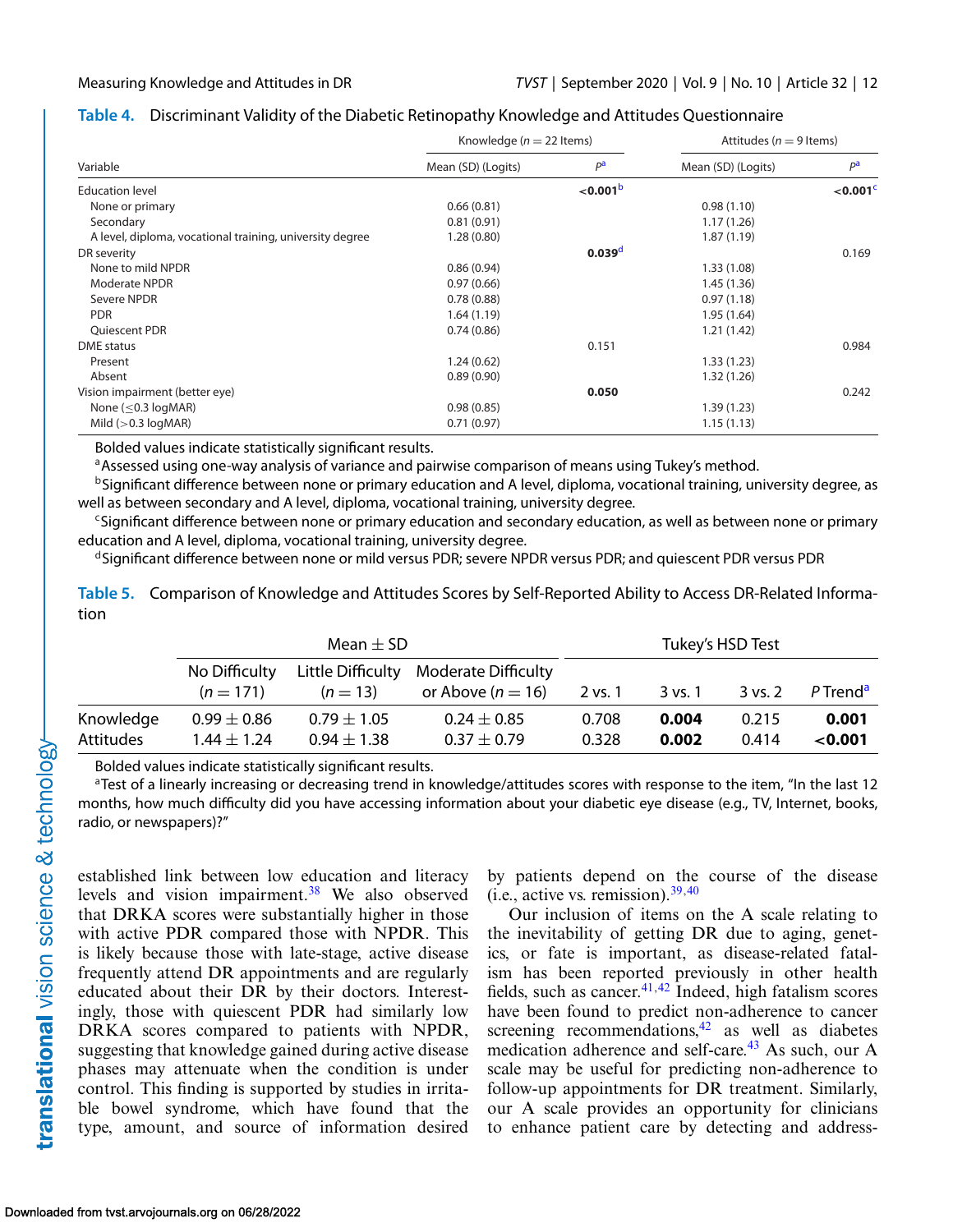<span id="page-12-0"></span>ing easily correctable erroneous beliefs, especially as the expertise and authority of health professionals are highly respected in Singapore's hierarchical culture.<sup>[44](#page-14-0)</sup>

We found that higher K and A scores were associated with greater likelihood of reporting no difficulty accessing DR-related information, a proxy measure of patients' DR-related health literacy.<sup>[45](#page-14-0)</sup> This is important, as limited health literacy has been independently associated with worse glycemic control and higher rates of  $DR<sup>47</sup>$ . This suggests that improving DR-related K and A could also enhance DR-specific health literacy, which, in turn, may improve clinical outcomes for people with diabetes and DR. Other studies have also reported a relationship between K and A and DR-related practices in patients with DME and DR, such as getting an eye exam,  $15,16$  although we were not able to assess this relationship in our study. Future studies could use the DRKA questionnaire to assess the associations among K and A, health literacy, and positive DR-related behaviors such as attendance at eye screening and adherence to treatment interventions.

Our study has several strengths, including its mixed-methods design incorporating a strong theoretical framework, $^{14}$  $^{14}$  $^{14}$  as well as evidence-based guidelines<sup>[46](#page-14-0)</sup> including rigorous pretesting and final validity testing using both modern and classical methods. These processes enhance the face, content, and construct validity of the DRKA questionnaire and ensure that the K and A score estimates are robust. $47$ Several limitations must also be acknowledged. First, the relatively low measurement precision of the DRKA questionnaire means that results must be interpreted with caution, although this issue is likely sample dependent and not an inherent flaw in the scale itself. Second, we did not include a control group with no DR in our validity testing analyses, which would have strengthened the study design. Future work to assess these additional validity and reliability indices is needed.<sup>48</sup> Third, the DRKA questionnaire may not be generalizable to countries outside of Singapore with different healthcare systems, including the use of TCM, and attitudes toward illness. However, most of the knowledge items are broadly applicable (e.g., understanding laser procedures, intravitreal injections, and HbA1c targets and goals) and could be applied to DR populations more widely. Future work is required to culturally validate the DRKA questionnaire and adapt certain items (e.g., seeing TCM doctors) in Asian and Western populations. Finally, the sensitivity of the DRKA questionnaire to education interventions was not evaluated, and future studies should test the responsiveness of the scale. To facilitate this and make the DRKA questionnaire a more clinically useful tool, a cut-off that defines "good" and "poor" DR-specific knowledge and attitudes is needed; for example, methods that are used to define optimal cutpoints for medical diagnostic tests $49$  could be applied by using a clinical outcome relevant to DR-specific knowledge and attitudes as a reference, such as progression of DR severity or non-adherence to treatment appointments.

In conclusion, the 31-item DRKA questionnaire is a psychometrically sound instrument to measure patients' knowledge and attitudes relating to DR and is associated with patients' self-reported access to DRrelated information. The DRKA questionnaire may be useful to clinicians who wish to quantify their patients' understanding of their condition, to researchers who intend to design and evaluate educational interventions to improve health behaviors, and to decisionmakers who allocate resources to improve DR-related outcomes. Future work is needed to culturally validate the DRKA questionnaire, define cutpoints for poor DR-specific knowledge and attitudes, and test the responsiveness of the instrument to interventions.

# **Acknowledgments**

The authors are grateful for the contribution by Devika Kamakar (Royal College of Surgeons, Ireland) to this manuscript.

Funded by a Singapore National Medical Research Council Health Services Research Grant (HSRG/0032/2015; E.L. Lamoureux, PI). The funding organization had no role in the design or conduct of this research or preparation of this manuscript.

Lamoureux is supported by the National Medical Research Council (NMRC) Senior-Clinician Scientist Award (#NMRC/CSASI/0009/2016).

Disclosure: **E.K. Fenwick,** None; **R.E.K. Man,** None; **A.T.L. Gan,** None; **A. Aravindhan,** None; **C.S. Tey,** None; **H.J.T. Soon,** None; **D.S.W. Ting,** None; **S.I.Y. Yeo,** None; **S.Y. Lee,** None; **G. Tan,** None; **T.Y. Wong,** None; **E.L. Lamoureux,** None

# **References**

1. Cheung N, Mitchell P, Wong T. Diabetic retinopathy. *Lancet*. 2010;376:124–136.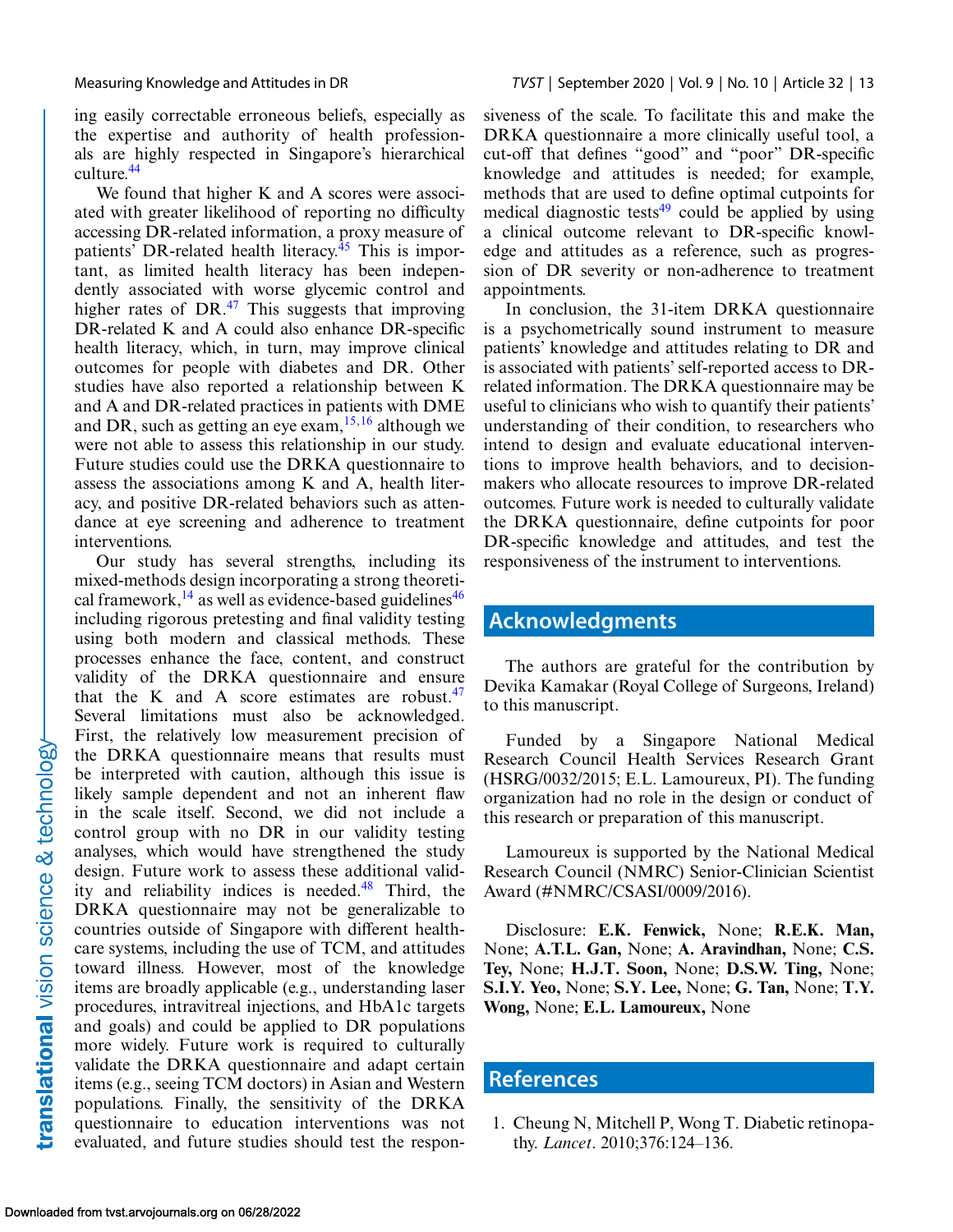- 2. Wong T, Klein K. The epidemiology of eye diseases in diabetes. In: Ekoé J, Rewers M, Williams R, Zimmet P, eds. *The Epidemiology of Diabetes Mellitus*. 2nd ed. Oxford, UK: John Wiley & Sons; 2008:475–497.
- 3. Fenwick E, Pesudovs K, Rees G, et al. The impact of diabetic retinopathy: understanding the patient's perspective. *Br J Ophthalmol*. 2010;95:774–782.
- 4. Fenwick E, Rees G, Pesudovs K, et al. Social and emotional impact of diabetic retinopathy: a review. *Clin Exp Ophthalmol*. 2012;40:27–38.
- 5. Khoo K, Man R, Rees G, Gupta P, Lamoureux E, Fenwick E. The relationship between diabetic retinopathy and psychosocial functioning: a systematic review. *Qual Life Res*. 2019;28:2017–2039.
- 6. Ferris FL. How effective are treatments for diabetic-retinopathy? *JAMA*. 1993;269:1290–1291.
- 7. Rohan TE, Frost CD, Wald NJ. Prevention of blindness by screening for diabetic retinopathy: a quantitative assessment. *Br Med J*. 1989;299:1198– 1201.
- 8. Agardh E, Agardh C-D, Hansson-Lundblad C. The five-year incidence of blindness after introducing a screening programme for early detection of treatable diabetic retinopathy. *Diabet Med*. 1993;10:555–559.
- 9. Stefánsson E, Bek T, Porta M, Larsen N, Kristinsson JK, Agardh E. Screening and prevention of diabetic blindness. *Acta Ophthalmol Scand*. 2000;78:374–385.
- 10. Lamoureux EL, Tai ES, Thumboo J, et al. Impact of diabetic retinopathy on vision-specific function. *Ophthalmology*. 2010;117:757–765.
- 11. Wong N, Wang SS, Lamoureux E, et al. Blood pressure control and awareness among patients with diabetes and hypertension attending a tertiary ophthalmic clinic. *Diabet Med*. 2009;26:34–39.
- 12. Tikellis G, Wang S, Wong N, Jie JW, Harper CA, Wong TY. Poor metabolic and blood pressure control in patients with diabetic retinopathy attending a tertiary ophthalmic hospital in Australia. *Diabetes Res Clin Pract*. 2008;80:208–212.
- 13. Fenwick EK, Lamoureux EL, Finger RP, Lim L, Rees G. Patients' causal beliefs about diabetic retinopathy. *Optom Vis Sci*. 2013;90:874–882.
- 14. Rav-Marathe K, Wan T, Marathe S. A systematic review on the KAP-O framework for diabetes education and research. *Med Res Arch*. 2016;4:1–21.
- 15. Rani PK, Raman R, Subramani S, Perumal G, Kumaramanickavel G, Sharma T. Knowledge of diabetes and diabetic retinopathy among rural populations in India, and the influence of knowledge

<span id="page-13-0"></span>Measuring Knowledge and Attitudes in DR *TVST* | September 2020 | Vol. 9 | No. 10 | Article 32 | 14

of diabetic retinopathy on attitude and practice. *Rural Remote Health*. 2008;8:838.

- 16. Srinivasan NK, John D, Rebekah G, Kujur ES, Paul P, John SS. Diabetes and diabetic retinopathy: knowledge, attitude, practice (KAP) among diabetic patients in a tertiary eye care centre. *J Clin Diagn Res*. 2017;11:NC01–NC07.
- 17. Schoenfeld ER, Greene JM, Wu SY, Leske MC. Patterns of adherence to diabetes vision care guidelines: baseline findings from the Diabetic Retinopathy Awareness Program. *Ophthalmology*. 2001;108:563–571.
- 18. Lee E, Sanjay S, Sangtam T. Knowledge, attitudes and practice patterns of patients with diabetes mellitus and diabetic retinopathy in an urban eye clinic in Singapore. *Asian J Ophthalmol*. 2015;14:53–67.
- 19. Huang OS, Tay WT, Tai ES, et al. Lack of awareness amongst community patients with diabetes and diabetic retinopathy: the Singapore Malay eye study. *Ann Acad Med Singapore*. 2009;38:1048– 1055.
- 20. Venugopal D, Lal B, Fernandes S, Gavde D. Awareness and knowledge of diabetic retinopathy and associated factors in Goa: a hospitalbased cross-sectional study. *Indian J Ophthalmol*. 2020;68:383–390.
- 21. Brooke P, Bullock R. Validation of a 6 item cognitive impairment test with a view to primary care usage. *Int J Geriatr Psychiatry*. 1999;14:936–940.
- 22. Hussain R, Rajesh B, Giridhar A, et al. Knowledge and awareness about diabetes mellitus and diabetic retinopathy in suburban population of a South Indian state and its practice among the patients with diabetes mellitus: a population-based study. *Indian J Ophthalmol*. 2016;64:272–276.
- 23. Schmid KL, Schmid LM, Pedersen C. Knowledge of the ocular effects of diabetes among the general population of Australia and the members of Diabetes Australia. *Clin Exp Optom*. 2003;86:91– 103.
- 24. Memon MS, Shaikh SA, Shaikh AR, Fahim MF, Mumtaz SN, Ahmed N. An assessment of knowledge, attitude and practices (KAP) towards diabetes and diabetic retinopathy in a suburban town of Karachi. *Pak J Med Sci*. 2015;31:183–188.
- 25. Al Zarea BK. Knowledge, attitude and practice of diabetic retinopathy amongst the diabetic patients of AlJouf and Hail Province of Saudi Arabia. *J Clin Diagn Res*. 2016;10:Nc05–Nc08.
- 26. Maykut P, Morehouse R. *Beginning Qualitative Research: Techniques and Procedures for Developing Grounded Theory*. 2nd ed. Thousand Oaks, CA: Sage; 1994.